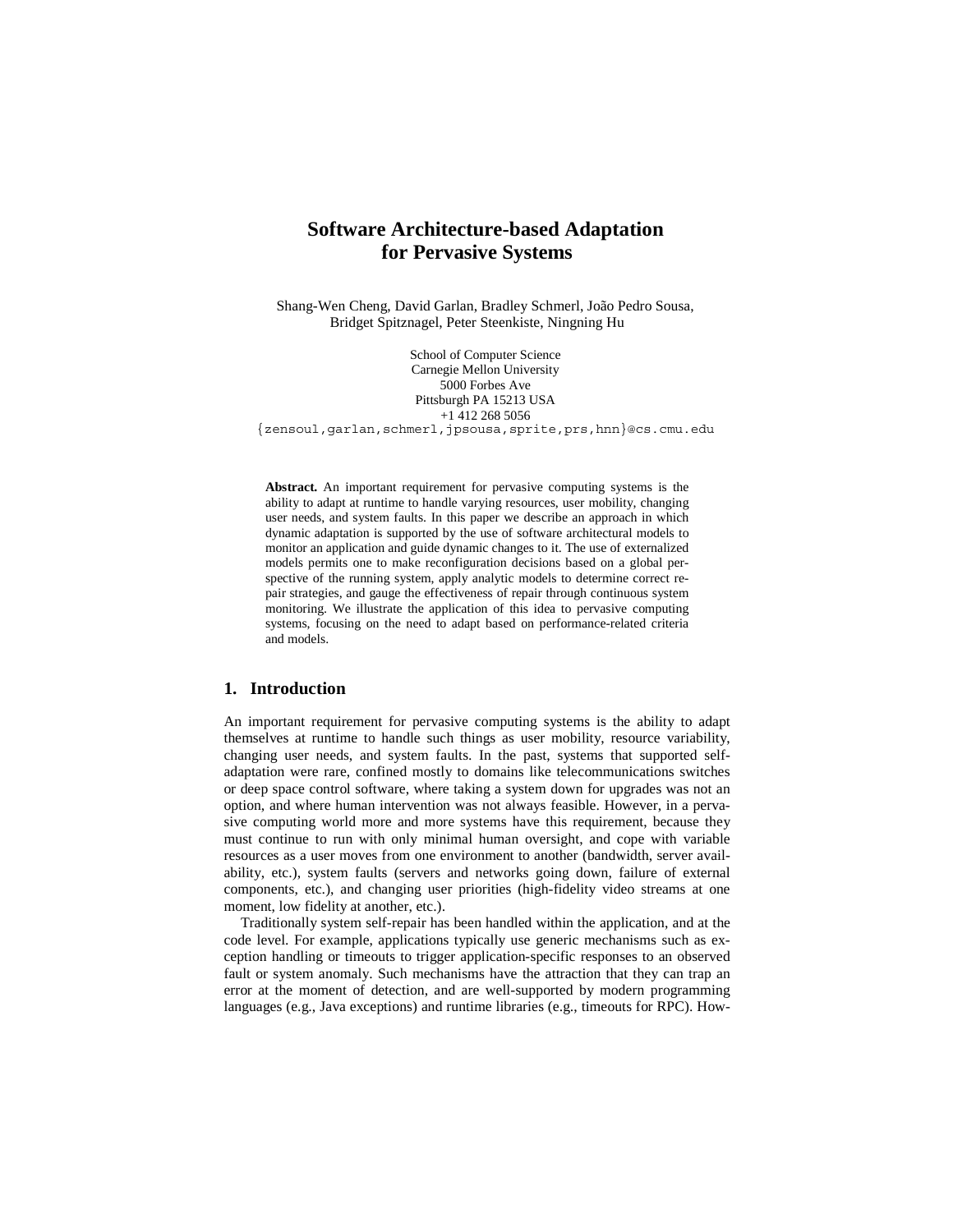ever, they suffer from the problem that it can be difficult to determine the true source of the problem, and hence the kind of remedial action required. Moreover, while they can trap errors, they are not well-suited to recognizing "softer" system anomalies, such as gradual degradation of performance over some communication path.

Recently several researchers have proposed an alternative approach in which system models – and in particular, software architectural models – are maintained at runtime and used as a basis for system reconfiguration and repair [25]. An architectural model of a system is one in which the overall structure of a running system is captured as a composition of coarse-grained interacting components [28]. As a basis for self-repair the use of architectural models has a number of nice properties: An architectural model can provide a global perspective on the system allowing one to determine non-local changes to achieve some property. Architectural models can make "integrity" constraints explicit, helping to ensure the validity of any change. By "externalizing" the monitoring and adaptation of a system using architectural models, it is possible to engineer adaptation mechanisms, infrastructure and policies independent of any particular application, thereby reducing the cost and improving the effectiveness of adding self-adaptation to new systems.

In this paper we illustrate how architecture-based adaptation can be applied to pervasive computing systems. Specifically, we show how to use the approach to support adaptation of applications in a pervasive computing environment. This pervasive environment consists of a set of mobile users accessing shared information through a variety of devices. These devices communicate over a heterogeneous communications infrastructure.

# **2. Overview of Approach**

Our approach is based on the 3-layer view illustrated in Figure 1. The *Runtime Layer*



**Fig. 1**. Adaptation Framework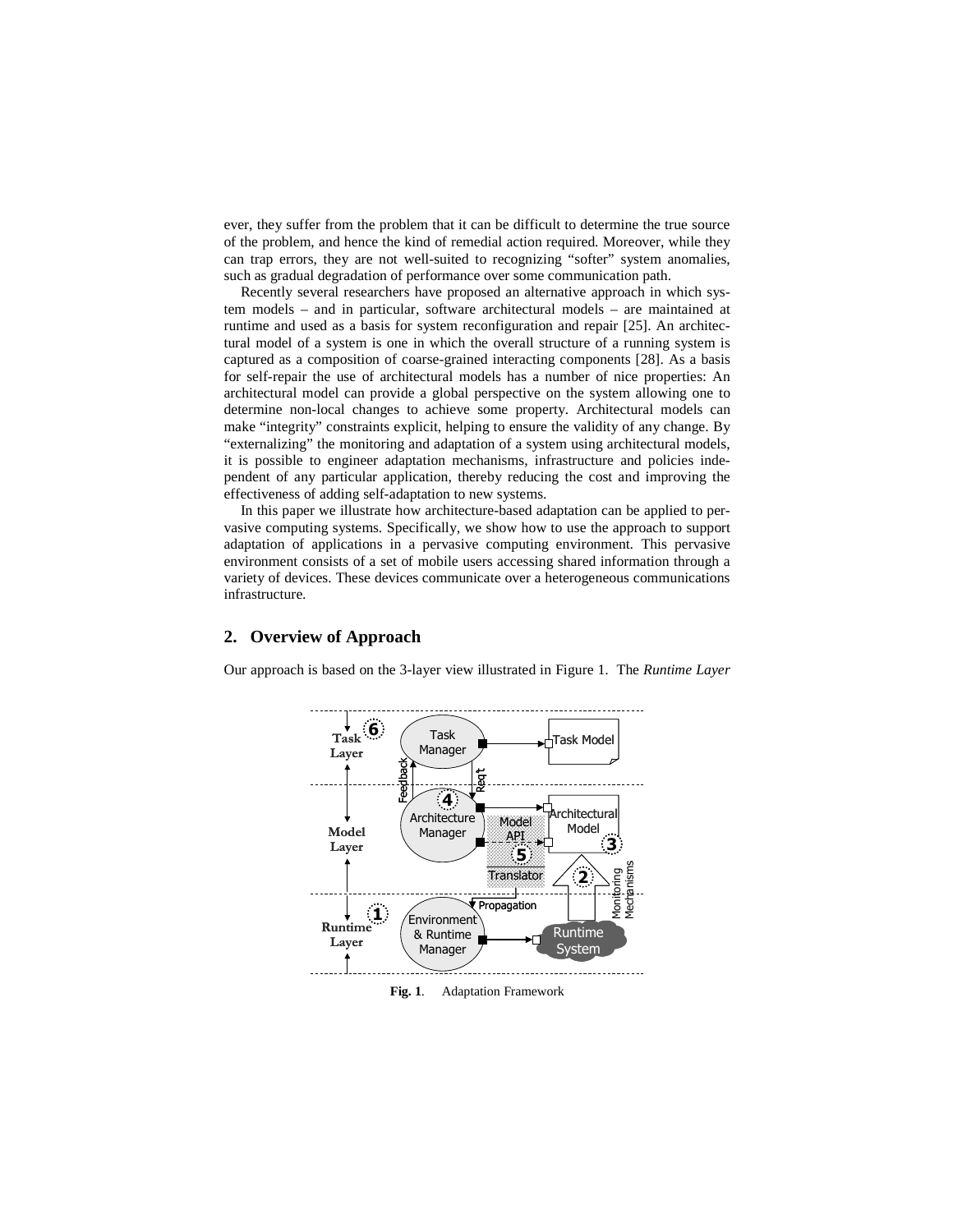is responsible for observing a system's runtime properties and performing low-level operations to adapt the system. It consists of the system itself, together with its operating environment (networks, processors, I/O devices, communications links, etc.) (1). Observed runtime information is propagated upwards using a monitoring infrastructure that condenses, filters, and abstracts those observations in order to render that information in architecture-relevant terms (2).

The *Model Layer* is responsible for interpreting observed system behavior in terms of higher-level, and more easily analyzed, properties. It forms the centerpiece of the approach, consisting of one or more architectural models of the system (3), together with respective architecture managers (4) that determine whether a system's runtime behavior is within the envelope of acceptable ranges. An architecture manager includes a constraint checker and a repair handler. The former determines when architectural constraints are violated; the latter determines how to adapt the system. Repairs are propagated down to the running system (5).

The *Task Layer* is responsible for determining the quality of service requirements for the task(s). A task is a high-level representation of a user's computational needs, and indicates the services required, as well as the desired performance profile for those services. These profiles in turn determine the range of behavior permissible at an architectural level.

To illustrate how the approach works, consider a set of mobile users interacting with a pervasive environment, each user currently performing one or more tasks that require access to shared information. We will assume that this shared information is provided by a set of server groups distributed over a pervasive network, as illustrated in Figure 2(a). Each server group consists of a set of replicated servers (Figure 2(b)), and maintains a queue of requests, which are handled in FIFO order by the servers in the server group. Individual servers send their results back directly to the requesting user.

The pervasive computing environment that manages this overall infrastructure needs to make sure that two inter-related system qualities are maintained. First, to guarantee the quality of service for each user, the request-response latency for users must be under a certain threshold, which may vary depending on the task and user. Second, to keep costs down, the set of currently active servers should be kept to a



**Fig. 2.** Deployment Architecture (a) and Software Architecture (b) of the Example System.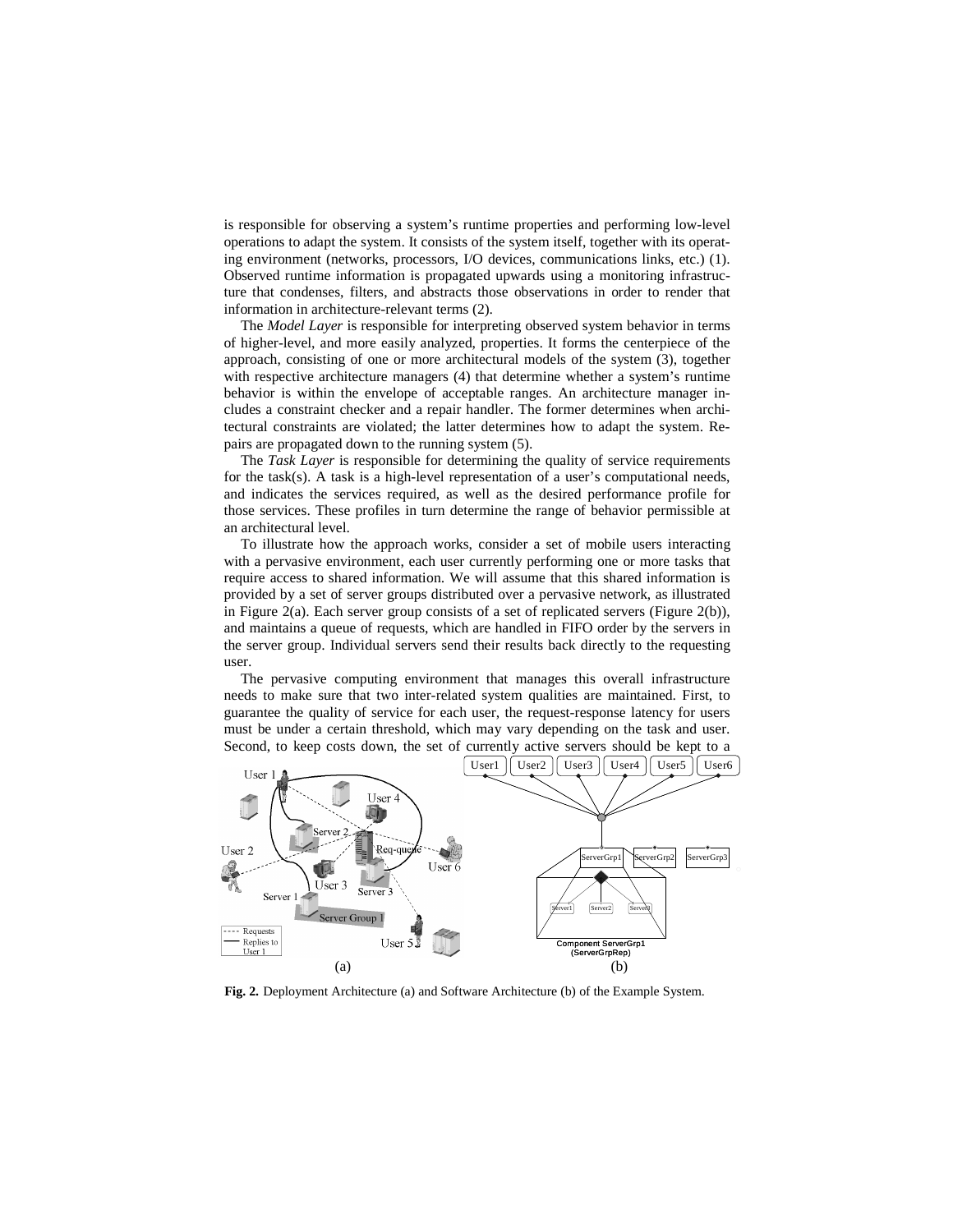minimum, subject to the first constraint.

Achieving these goals requires cooperation from three levels. The *Task Layer* has knowledge of the kind of information a user requires and the quality of service requirements for retrieving this information. This knowledge feeds into the *Model Layer*, so that relevant analyses can be performed to determine the appropriate configuration when a new task is created. The *Model Layer* then makes changes through the *Runtime Layer*, to the executing system to fulfill those requirements.

Establishing the correct configuration for the system only when a task is created, however, is not sufficient in a pervasive computing environment, since resources and requirements change dynamically. For example, suppose that some user's task requires her to review a set of images and select some of them to be included in a report. Suppose that initially this user is carrying out the task on a PDA, which communicates over a wireless network, and which can only display low-resolution grayscale images. As the user moves through the environment, her PDA may move from a wireless cell that has an access point getting good bandwidth to a server group to a cell that is not. In this case, the environment may need to locate another server group with a better bandwidth and move her requests to that server group. This change of resources should be sensed automatically and the reconfiguration done transparently, so that the user is not unnecessarily distracted. Furthermore, this same user might later move into a resource-rich environment that contains a high-resolution color display. The task layer may then want to change the user's bandwidth requirements so that she can view larger images on this screen. These new bandwidth requirements may force a change in the *Model Layer*, which will invoke a concomitant change in the implementation.

The approach outlined above has a number of distinct advantages for the systems builder over current approaches that hardwire adaptation mechanisms into the components of the application. First, the use of architectural models permits non-local properties to be observed, and non-local adaptations to be effected. For example, suitable monitoring mechanisms can keep track of aggregate average behavior of a set of components. Second, formal architectural models permit the application of analytical methods for deriving sound repair strategies. For example, a queuing-theoretic analysis of performance can indicate possible points of adaptation for a performance-driven application. Third, externalized adaptation (via architectural models) has several important engineering benefits: adaptation mechanisms can be more easily extended; they can be studied and reasoned about independently of the monitored applications; they can exploit shared monitoring and adaptation infrastructure.

### **3. Architecture-Based Adaptation**

The centerpiece of our approach is the use of stylized architectural models [26,28]. Although there are many proposed modeling languages and representation schemes for architectures, we adopt a simple scheme in which an architectural model is represented as a graph of interacting components. This is the core architectural representation scheme adopted by a number of architecture description languages, including Acme [11], xADL [8], and SADL [23]. Nodes in the graph are termed components. They represent the principal computational elements and data stores of the system: clients, servers, databases, user interfaces, etc. Arcs are termed connectors, and repre-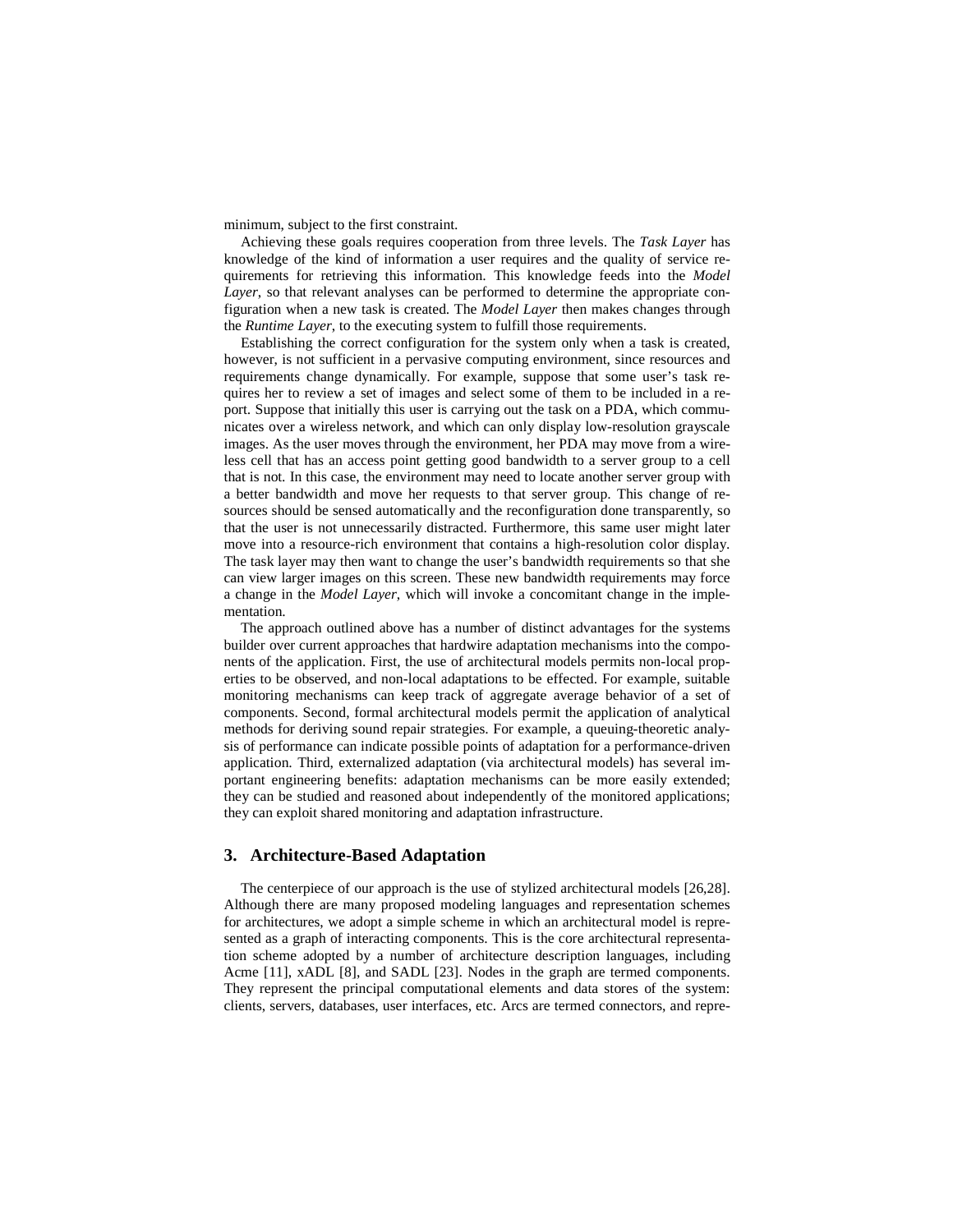sent the pathways of interaction between the components. A given connector may in general be realized in a running system by a complex base of middleware and distributed systems support. For example, in the software architecture illustrated in Figure 2(b), the server group, servers, and users are components. The connector includes the request queue and the network connections between users and servers.

To account for various behavioral properties of a system we allow elements in the graph to be annotated with extensible property lists. Properties associated with a connector might define its protocol of interaction, or performance attributes (e.g., delay, bandwidth). Properties associated with a component might define its core functionality, performance attributes (e.g., average time to process a request, load, etc.) or reliability. In addition we associate with each architecture a set of constraints defined in a first-order predicate logic augmented with a set of primitives appropriate for architectural specification [22]. These constraints can be attached to components or connectors to express things like the fact that some property value must always lie between a given range of values.

In our system each architecture is identified with a particular architectural style. An architectural style defines a set of types for components, connectors, interfaces, and properties together with a set of rules that govern how elements of those types may be composed. Requiring a system to conform to a style has many benefits, including support for analysis, reuse, code generation, and system evolution [10,31,32]. Moreover, the notion of style often maps well to widely-used component integration infrastructures (such as EJB, HLA, CORBA), which prescribe the kinds of components allowed and the kinds of interactions that may take place between them.

One of the significant advantages of architectural descriptions is that they provide opportunities for analysis, including system consistency checking [3], conformance to architectural style constraints [1], conformance to quality attributes [7], and dependence analysis [30].

We can model our example using a client-server architectural style. The architectural style provides definitions for client, server, and server group components and the connections between them. Properties include those required for queuing-theoretic performance analysis, and integrity constraints include the necessity for each client to be connected to one and only one server group.

As mentioned in our example, the *Task Layer* sets the performance profile for the architecture. These profiles can be expressed as threshold constraints in the architecture. These constraints can then be checked dynamically to see if the system is functioning within bounds. In the context of our example, we desire each user to receive no more than some maximum latency. This can be expressed in the architecture as a constraint on each of the client's connections to the server group. In the architecture of our example, the constraint is of the form:

averageLatency < maxLatency.

This constraint appears on each client's connection, and needs to be evaluated dynamically. In our approach, the *Task Layer* sets the value for *maxLatency*; the *averageLatency* value is an observed value determined by monitoring.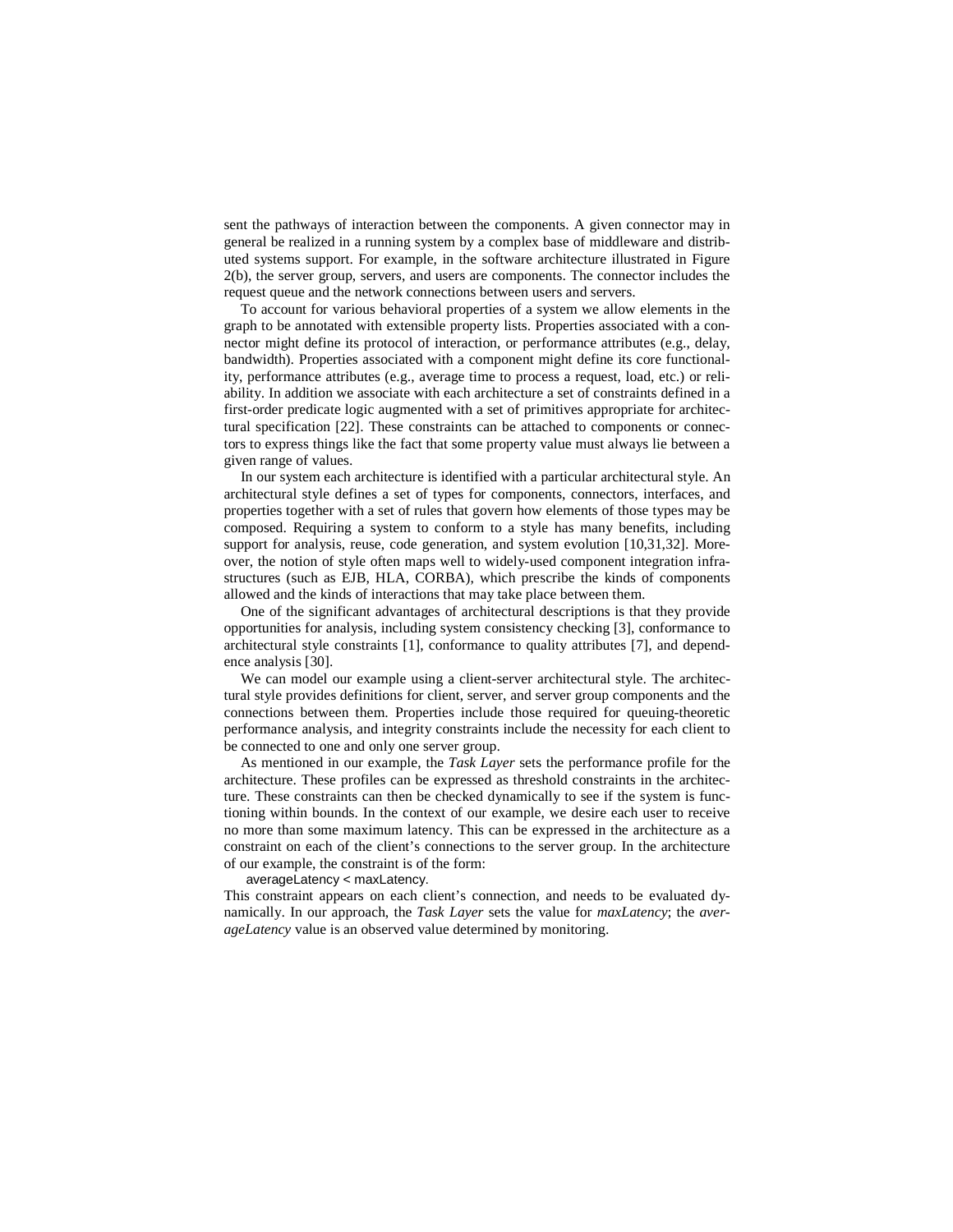#### **3.1. Using Architectural Analysis to Guide System (Re)configuration**

As we argued above, one of the main benefits of using software architecture is that the level of abstraction gives us the ability to use analytical methods to evaluate properties of a system's architectural design. To illustrate how this works, consider our example, where we have modeled the application in a style amenable to M/M/m performance analysis [29]. The M/M indicates that the probability of a request arriving at component *s*, and the probability of component *s* finishing a request it is currently servicing, are assumed to be exponential distributions (also called "memoryless," independent of past events); requests are further assumed to be, at any point in time, either waiting in one component's queue, receiving service from one component, or traveling on one connector. The *m* indicates the replication of component *s*; that is, component *s* is not limited to representing a single server, but rather can represent a server group of *m* servers that are fed from a single queue. Given estimates for clients' request generation rates and servers' service times (the time that it takes to service one request), we can derive performance estimates for components.

Applying this M/M/m theory to the style used in our example tells us that with respect to the average latency for servicing user requests, the key design parameters in our style are (a) the replication factor *m* of servers within a server group, (b) the communication delay between clients and servers, (c) the arrival rate of client requests, and (d) the service time of servers within a server group. We can use performance analysis to decide (1) the number of replicated servers that must exist in a server group so that it is properly utilized, and (2) where server groups should be placed so that the bandwidth is sufficient to achieve the desired latency.

Given a particular service time and arrival rate, performance analysis of this model gives a range of possible values for server utilization, replication, latencies, and system response time. Say that the task layer for each user informs us that the arrival rate is 180 requests/sec, the average request size is 0.5KB, and the average response size is 20KB. Assume also that the server service time is between 10ms and 20ms. Given these values, then the performance analysis gives us the following bounds:

Initial server replication count= 3-5

Average Bandwidth = 10.5KB/sec

This analysis gives us parameters for a configuration of the architecture of the software that satisfies the above requirements. We use this information to configure the system to locate appropriate server groups, monitor the application to make sure it is in conformance with these requirements, and attempt to adapt the system transparently as the user moves about the environment.

If the *Task Layer* changes the requirements, for example when the user begins using a large display, the analysis is performed again to determine a satisfactory reconfiguration of the system. Again, this can be done transparently.

#### **3.2. Using Architecture to Assist Adaptation**

The representation schemes for architectures and analyses outlined above were originally created to support design-time development tools. As suggested above, these schemes and analyses need to be made available at runtime. This section discusses an augmentation to architectures that allows them to function as runtime adaptation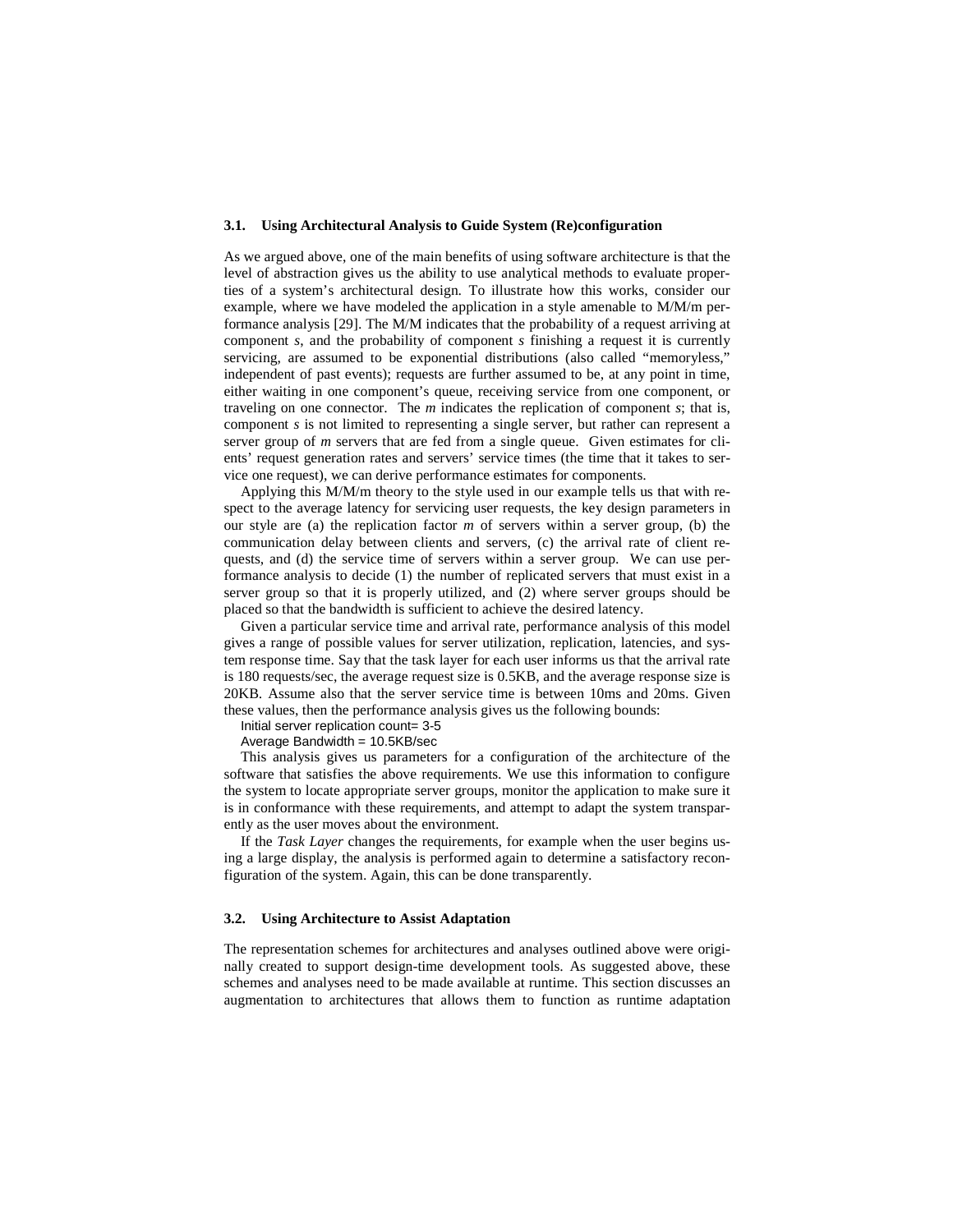mechanisms. This includes *adaptation operations*, based on the style of the architecture, to change an architectural model, and *repair strategies* that apply these operations to adapt the architecture. These operations need to be translated into operations on the runtime system. We consider the supporting runtime infrastructure needed to make this work in practice in Section 3.3.

### **3.2.1 Architecture Adaptation Operators**

The first extension is to augment an architectural style description with a set of operators that define the ways in which one can change systems in that style. Such operators determine a "virtual machine" that can be used at runtime to adapt an architectural design.

Given a particular architectural style, there will typically be a set of natural operators for changing an architectural configuration and querying for additional information. In the most generic case, architectures can provide primitive operators for adding and removing components and connections [24]. However, specific styles can often provide higher-level operators that exploit the restrictions in that style and the intended implementation base.

In terms of our example, we define the following operators:

- − **addServer**(): This operation is applied to a server group component and adds a new replicated server component to its representation, ensuring that the architecture is structurally valid.
- − **move**(*to:ServerGroupT*): This operation is applied to a client and deletes the role currently connecting the client to the connector that connects it to a server group and performs the necessary attachment to a connector that will connect it to the server group passed in as a parameter.
- − **remove**(): This operation is applied to a server and deletes the server from its containing server group. Furthermore, it changes the replication count on the server group and deletes the binding.

The above operations all effect changes to the architectural model. The next operation queries the state of the running system:

− **findGoodSGroup**(*cl:ClientT,bw:float*):*ServerGroupT*; finds the server group with the best bandwidth (above *bw*) to the client *cli*, and returns a reference to the server group.

These operators reflect the style in question and the implementation base. First, from the nature of a server group, we get the operations for activating or deactivating a server within a group. Also, from the nature of the asynchronous request connectors, we get the operations for adapting the communication path between particular clients and server groups. Second, based on the knowledge of supported system change operations, outlined in Section 3.3.2, we have some confidence that the architectural operations are actually achievable in the executing system.

### **3.2.2 Architecture Repair Strategies**

The second extension is the specification of repair strategies that correspond to selected constraints of the architecture. The key idea is that when an architectural constraint violation is detected, the appropriate repair strategy will be triggered.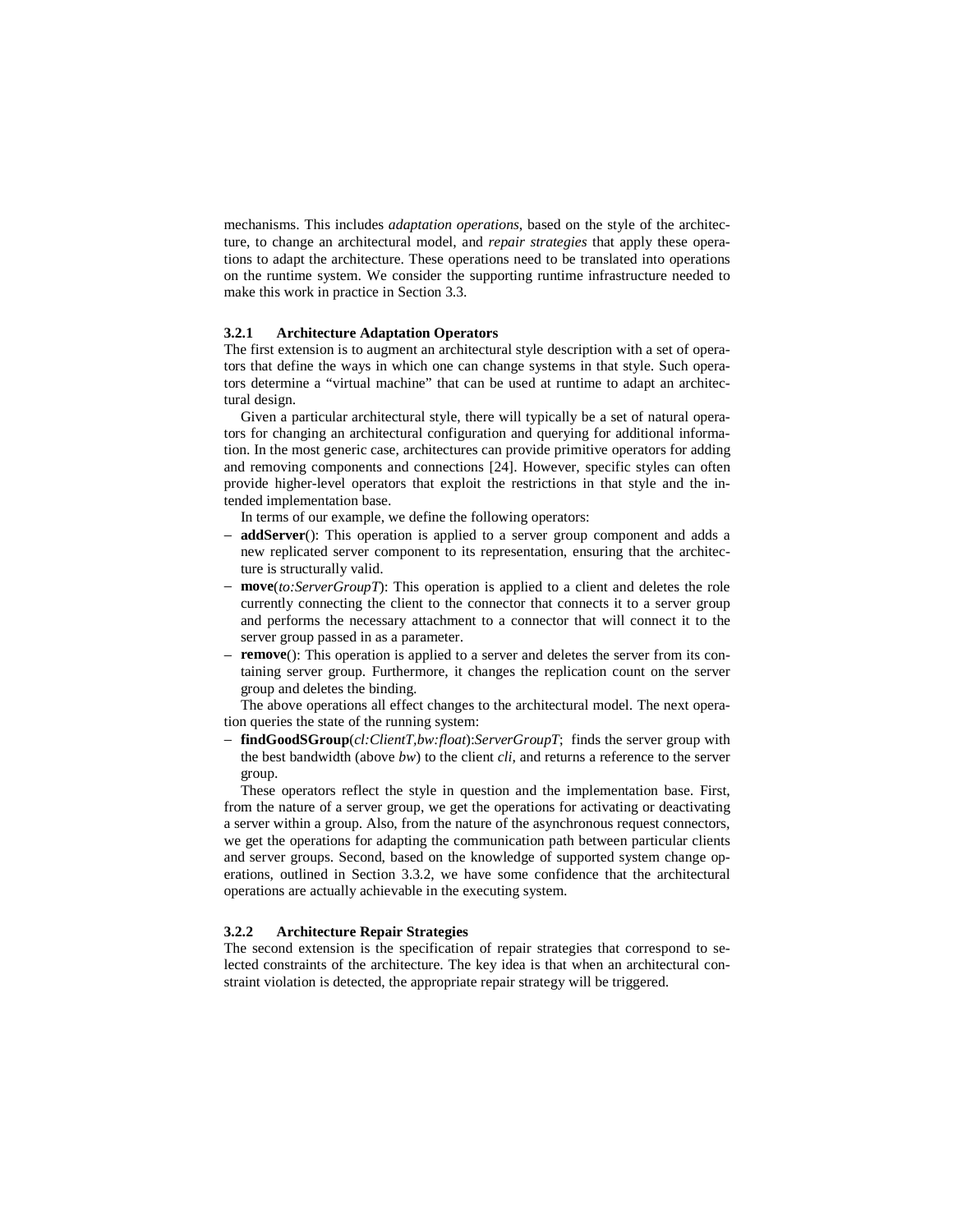A repair strategy has two main functions: first to determine the cause of the problem, second to determine how to fix it. Thus the general form of a repair strategy is a sequence of repair tactics. Each repair tactic is guarded by a precondition that determines whether that tactic is applicable. The evaluation of a tactic's precondition will usually involve the examination of various properties of the architecture in order to pinpoint the problem and determine applicability. If it is applicable, the tactic executes a repair script that is written as an imperative program using the style-specific operators described above.

To handle the situation where several tactics may be applicable, the enclosing repair strategy decides on the policy for executing repair tactics. It might apply the first tactic that succeeds. Alternatively, it might sequence through all of the tactics, or use some other style-specific policy.

One of the principal advantages of allowing the system designer to pick an appropriate style is the ability to exploit style-specific analyses to determine whether repair tactics are sound. By sound, we mean that if executed the changes will help reestablish the violated constraint.

In general an analytical method for an architecture will provide a compositional method for calculating some system property in terms of the properties of its parts. By looking at the constraint to be satisfied, the analysis can often point the repair strategy writer both to the set of possible causes for constraint violation, and for each possible cause, to an appropriate repair.

Illustrating this idea for our example, we can show how the repair strategy developed from the theoretical analysis. The equations for calculating latency for a service request, derived from [4], indicate that there are four contributing factors: 1) the connector delay, 2) the server replication count, 3) the average client request rate, and 4) the average server service time. Of these we have control over the first two. When the latency is high, we can decrease the connector delay or increase the server replication count to decrease the latency. Determining which tactic depends on whether the connector has a low bandwidth (inversely proportional to connector delay) or if the server group is heavily loaded (inversely proportional to replication). These two system properties form the preconditions to the tactics; we have thus developed a repair strategy with two tactics.

Figure 3 illustrates the repair strategy and tactics associated with a latency threshold constraint. Line 1 defines the constraint that the average latency must not be below the maximum latency set by the task requirements. Line 2 calls the repair strategy to be invoked if the constraint fails. The repair strategy in lines 4-14, *fixLatency*, consists of two tactics. The first tactic, defined in lines 16-26, handles the situation in which a server group is overloaded, identified by the precondition in lines 22-23. Its main action in lines 24-25 is to create a new server in any of the overloaded server groups. The second tactic, defined in lines 28-42, handles the situation in which high latency is due to communication delay, identified by the precondition in lines 30-31. It queries the architecture to find a server group that will yield a higher bandwidth connection in lines 35-36. In lines 37-39, if such a group exists it moves the clientserver connector to use the new group. The repair strategy uses a policy in which it executes these two tactics sequentially: if the first tactic succeeds it commits the repair strategy; otherwise it executes the second. The strategy will abort if neither tactic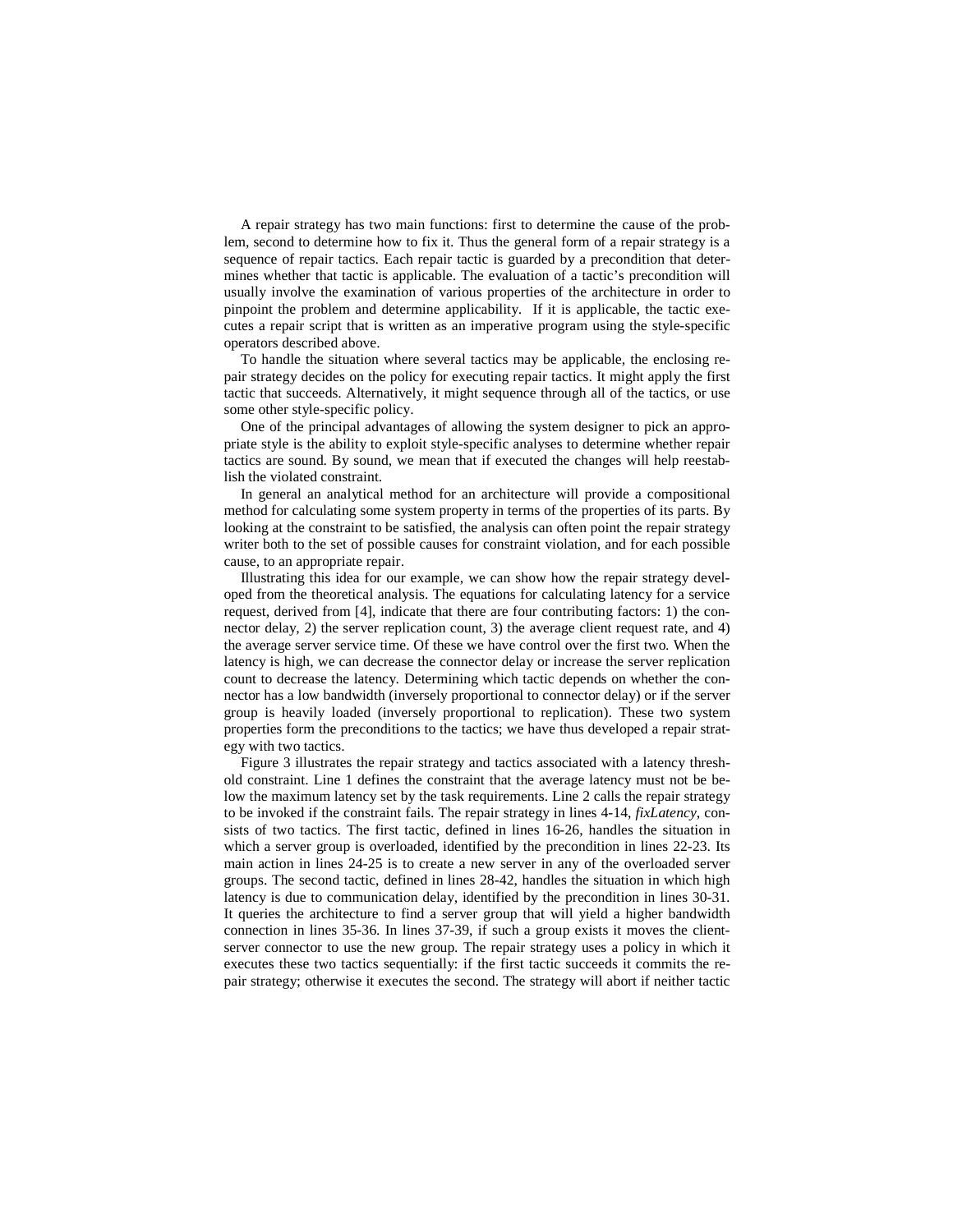succeeds, or if the second tactic finds that it cannot proceed since there are no suitable server groups to move the connection to.

|    | invariant r : averageLatency <= maxLatency          | if (size(loadedServerGroups) == $0$ )<br>22       |
|----|-----------------------------------------------------|---------------------------------------------------|
|    | $\mapsto$ fixLatency(r);                            | 23<br>return false:                               |
| 3  |                                                     | foreach sGrp in loadedServerGroups {<br>24        |
| 4  | strategy fixLatency (badRole: ClientRoleT)={        | sqrp.addServer(); }<br>25                         |
| 5  | let badClient : Client $T =$                        | 26 return (size(loadedServerGroups)>0);           |
| b  | select one cli: ClientT in self.Components          | 27                                                |
|    | exists p: RequestT in cli.Ports                     | 28 tactic fixBandwidth(client:ClientT             |
| 8  | attached(badRole, r);                               | role:ClientRoleT):boolean={<br>29                 |
| 9  | if (fixServerLoad(badClient)) {                     | if (role.bandwidth>=minBandwidth) {<br>30         |
| 10 | commit repair; }                                    | return false:<br>31                               |
| 11 | else if (fixBandwidth(badClient,badRole) {          | let oldSGrp: ServerGroupT =<br>32                 |
| 12 | commit repair; }                                    | select one sGrp:ServerGroupT in<br>33             |
| 13 | else {abort ModelError;}                            | self.Components   connected (client, sGrp);<br>34 |
| 14 |                                                     | let goodSGrp : ServerGroupT =<br>35               |
| 15 |                                                     | findGoodSGrp(client,minBandwidth);<br>36          |
| 16 | tactic fixServerLoad (client : ClientT) : boolean={ | if $(goodSGrp != nil)$ {<br>37                    |
| 17 | let loadedServerGroups :set{ServerGroupT}=          | client.move (oldSGrp,goodSGrp);<br>38             |
| 18 | select sgrp:ServerGroupT in                         | 39<br>return true:                                |
| 19 | self.Components                                     | 40<br>$\}$ else $\{$                              |
| 20 | connected(sqrp,client) and                          | abort NoServerGroupFound;<br>41                   |
| 21 | sqrp.load > maxServerLoad;                          | $42$ }}                                           |

**Fig. 3.** Repair Strategy for High Latency

### **3.3 Bridging the Gap to Implementation**

While the use of architectural models allows us to provide automated support for adaptation at an architectural level, through use of constraints, operators, and analytical methods, we must furthermore relate model changes to the real world. There are two aspects to this. The first is getting information out of the executing system so we can determine when architectural constraints are violated. The second is propagating architectural repairs into the system itself.

#### **3.3.1 Monitoring**

In order to provide a bridge from system level behavior to architecturally-relevant observations, we have defined a three-level approach illustrated in Figure 4. This monitoring infrastructure is described in more detail elsewhere [12]: here we summarize the main features.

The lowest level is a set of *probes*, which are "deployed" in the target system or physical environment. Probes monitor the system and announce observations via a "probe bus." We can use off-the-shelf monitoring components (such as Remos [19]) and write wrappers to turn them into probes, or write custom probes. At the second level a set of *gauges* consume and interpret lower-level probe measurements in terms of higher-level model properties. Like probes, gauges disseminate information via a "gauge reporting bus." The top-level entities in Figure 4 are *gauge consumers*, which consume information disseminated by gauges. Such information can be used, for example, to update an abstraction/model, to make system repair decisions, to display warnings and alerts to system users, or to show the current status of the running system.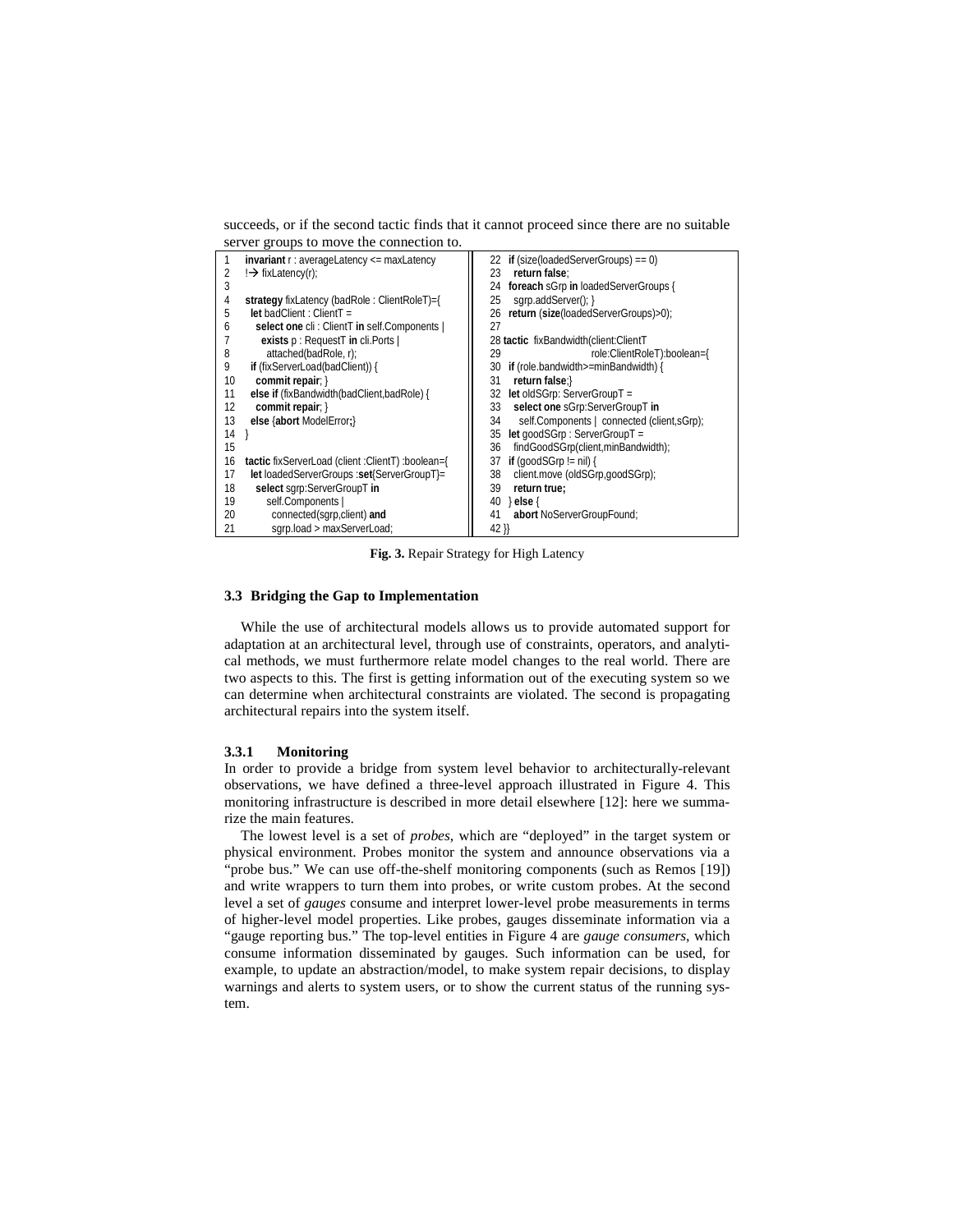

**Fig. 4.** Gauge Infrastructure

In the context of architectural repair, we use the architectural style to inform us where to place gauges. Specifically, for each constraint that we wish to monitor, we must place gauges that dynamically update the properties over which the constraint is defined. In addition, our repair strategies may require additional monitored information to pinpoint sources of problems and execute repair operations.

For instance, in the example above we are concerned with the average latency of client requests. To monitor this property, we must associate a gauge with the *averageLatency* property of each client role. Each latency gauge in turn deploys a probe into the implementation that monitors the timing of reply-request pairs. When it receives such monitored values it averages them over some window, updating the latency property in the architecture model when it changes. In addition to this gauge, we are also guided by the repair tactics to place gauges that measure the bandwidth between the client and the server group and also to measure the load on the server group. The gauge for measuring bandwidth uses the same probe used by the latency gauge for measuring the time it takes to receive a reply. An additional probe measures the size of the reply and calculates the bandwidth based on these values. A probe measuring the size of the request queue indicates whether a server group is overloaded.

#### **3.3.2 Repair Execution**

The final component of our adaptation framework is a translator that interprets repair scripts as operations on the actual system (Figure 1, item 5). The nature of these operations will depend heavily on the implementation platform. In general, a given architectural operation will be realized by some number of lower level system reconfiguration operations. Each such operator can raise exceptions to signal a failure. These are then propagated to the *Model Layer*.

To illustrate, the specific operators and queries supported by the runtime system in our example are listed in Table 1. These operators include low-level routines for creating new request queues, activating and deactivating servers, and moving client communications to a new queue. The operations at the *Model Layer*, describe in Section 3.2.1, are translated into calls on the operations in the *Runtime Layer* (Table 1) to effect the actual change in the system.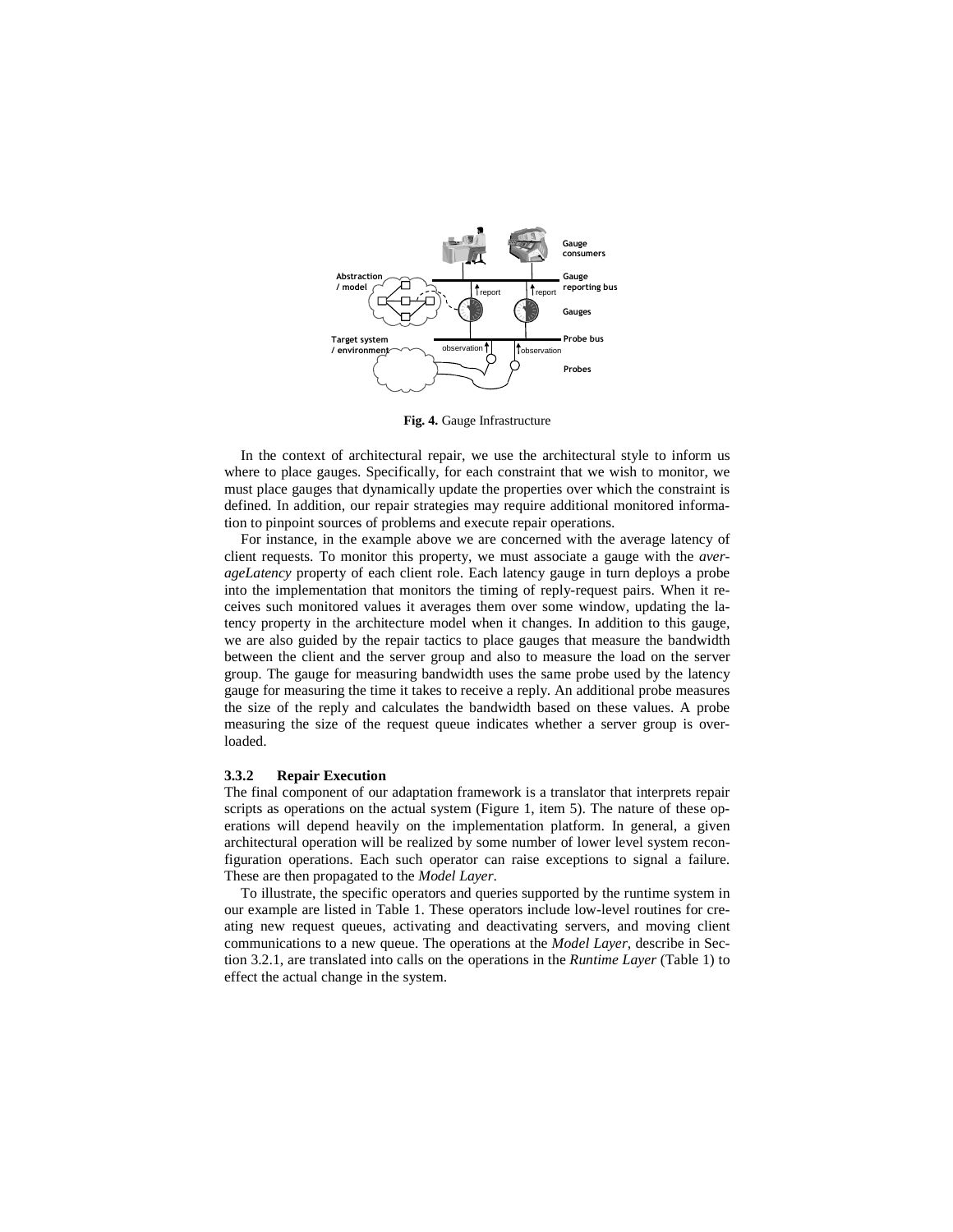# **4. Implementation**

Previously, the work on tools software architecture has mostly focused on design-time support. We have adapted these tools so that they can be used as runtime facilities. Specifically, AcmeStudio, an architecture design environment, can now make available an architectural description at runtime. This description can be analyzed by runtime versions of our Armani constraint checking and performance analysis tools, as well as be manipulated by our repair engine. Collectively, these tools implement the *Model Layer* elements in Figure 1.

In terms of monitoring, we have developed prototype probes for gathering information about networks, based on the Remos system [19]. Remos has two parts: (1) an API, that allows applications to issue queries about bandwidth and latency between groups of hosts; and (2) a set of *collectors* that gather information about different parts of the network [21]. A probe uses Remos to collect the information required for the probe and distributes it as events using the Siena wide area event bus [6]; gauges listen to this information and perform calculations and transformations to relate it to the software architecture of the system.

Currently, we have hand-tailored support for translating APIs in the *Model Layer* to ones in the *Runtime Layer* that need to be changed for each implementation. Our work in this area will concentrate on providing more general mechanisms where appropriate, and perhaps using off-the-shelf reconfiguration commands for commercial systems.

With respect to the *Task Layer*, we are actively investigating effective means for specifying user tasks, as part of our broader research in the Aura project at Carnegie Mellon University [27,33].

For our modeling and analysis approach to be feasible, we need to have some confidence that the analysis at the *Model Layer* is relevant at the *Runtime Layer*. To explore specific data points of this, we have conducted some initial experimentation with comparing predicted performance and measured performance. Our simple experimental testbed was a client-server application where the repair tactic was to use compression to make more effective use of the available bandwidth [17]. In this case, we used simple analytical models instead of queuing models  $-$  shown in Figure 5(a).

| <b>Table 1.</b> Environment Manager Operators and Queries. |                                                      |  |
|------------------------------------------------------------|------------------------------------------------------|--|
| createReqQueue()                                           | Adds a logical request queue to Req-queue machine    |  |
|                                                            | in Figure 2.                                         |  |
| <b>findServer</b> ([string cli_ip,                         | Finds a spare server that has at least bw_thresh     |  |
| float bw_thresh])                                          | bandwidth between it and the client.                 |  |
| moveClient(ReqQ newQ)                                      | Moves a client to the new request queue.             |  |
| connectServer(Server srv,                                  | Configures a server so that it pulls client requests |  |
| RegO to)                                                   | out of the <i>to</i> request queue.                  |  |
| activateServer()                                           | Signals that the server should begin pull requests   |  |
|                                                            | from the request queue.                              |  |
| deactivateServer()                                         | Signals that a server should stop pulling requests   |  |
|                                                            | from the request queue.                              |  |
| remos_get_flow (string clIP,                               | This is a Remos API call that returns the predicted  |  |
| string svIP)                                               | bandwidth between two IP addresses.                  |  |

Table 1. Environment Manager Operators and Ou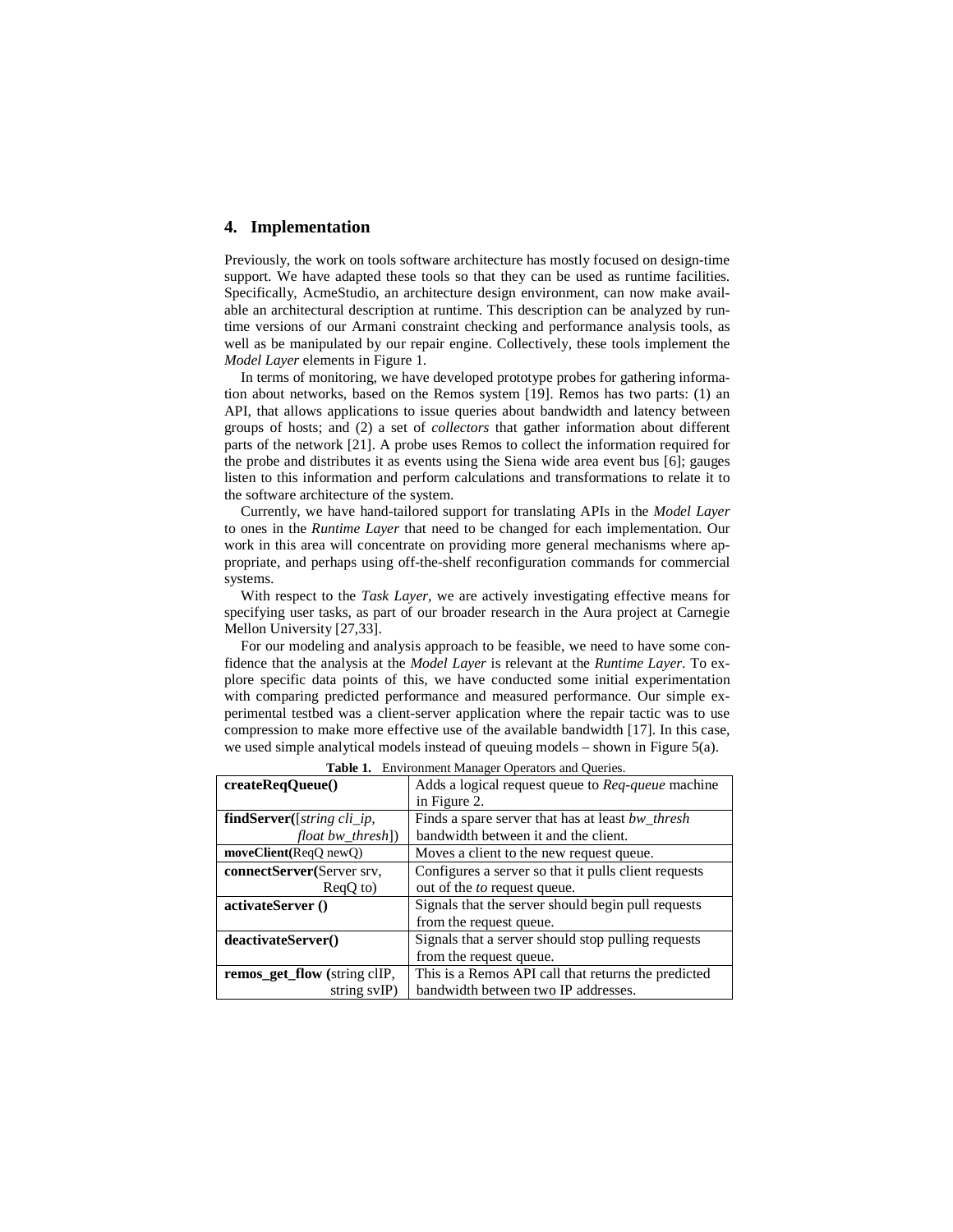

**Fig. 5.** (a) The Analytical Compression Model; (b) Comparing Measured and Predicted Performance

The model variables in italics have to be determined at runtime. For our prototype (where compression uses gzip), the compression ratio (*comp\_ratio*) depends on the data type (text, JPEG, etc.) and is simply determined through look up in a predefined table. The compression speed (*comp\_speed*) is machine dependent. It is estimated based on benchmarks. Finally, the estimated network throughput (*available\_bw*) is obtained using the Remos system.

Figure 5(b) shows the result of a set of experiments performed on a dedicated testbed. The testbed allows us to vary the available bandwidth (x-axis) by generating a variable competing UDP stream. The y-axis shows execution, both estimated (dashed lines) and measured (full lines). The experiments show two interesting results. First, the crossover point for the estimated execution time with and without compression happens at about the same point as the crossover point for the measured execution times with and without compression (indicated by the arrows in Figure 5(b)). This shows that the choice of tactics based on an analytical model will have the desired effect in the implementation. Second, around the crossover point, the execution times for the different tactics are very similar, suggesting that even if the client would pick the wrong tactic (for example because of a probe value with an unusually large error), the impact on performance would be minimal.

### **5. Related Work**

Considerable research has been done in the area of dynamic adaptation at an implementation level. There are a multitude of programming languages and libraries that provide dynamic linking and binding mechanisms (e.g., [15,16]), as well as exception handling capabilities and distributed debugging [14]. Systems of this kind allow selfrepair to be programmed on a per-system basis, but do not provide external, reusable mechanisms that can be added to systems in a disciplined manner, as with an architecture-driven approach.

There is a large body of research in the area of pervasive computing (e.g., [2]) and many companies are exploring support for this area. This research primarily focuses on user interface issues and the provision of low-level services and infrastructure in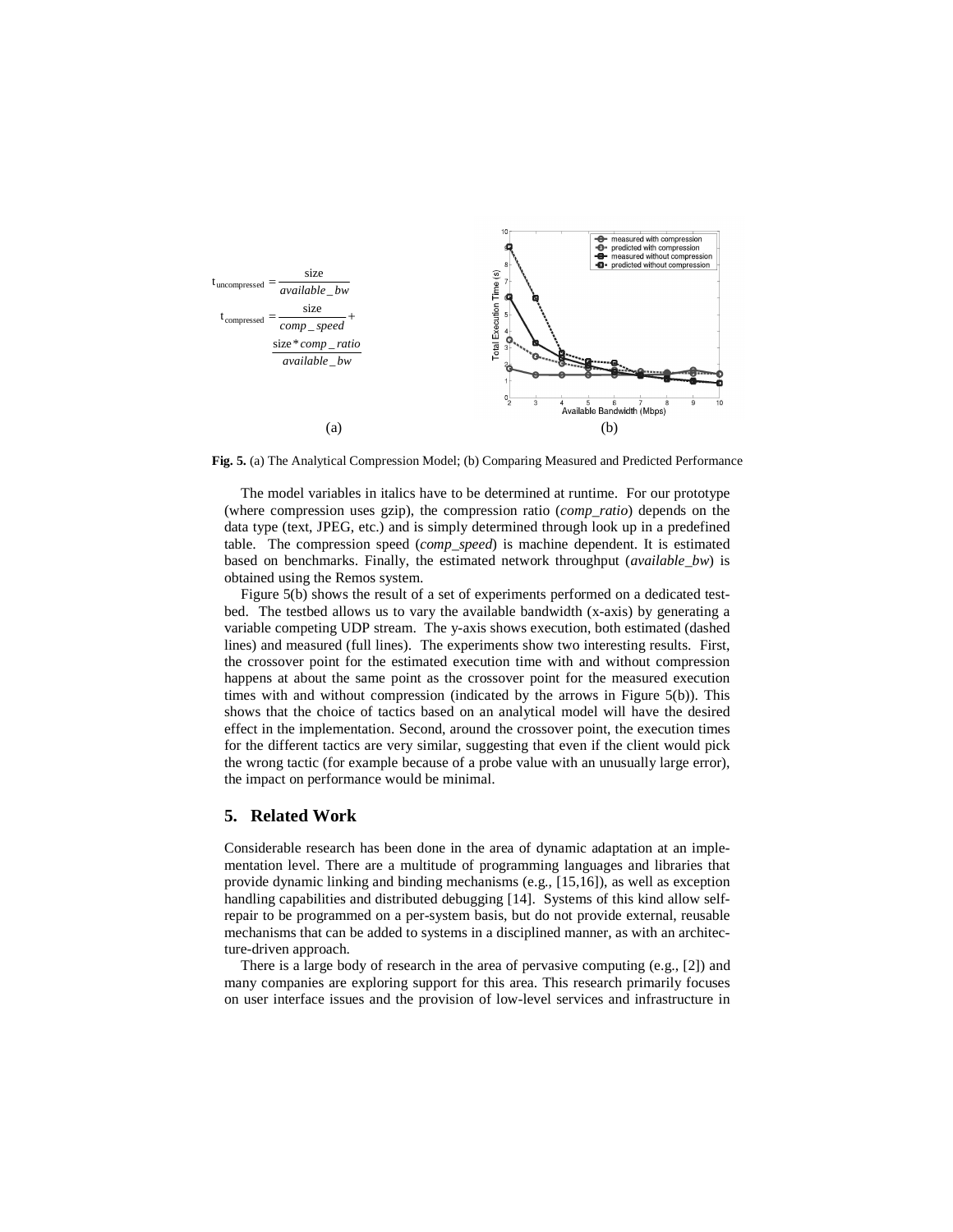the environment. The notion of adaptation is hardwired into particular applications or services [5,9,18]. Again, our architecture-based approach provides a general solution that supports adaptation of applications and systems for which it is not explicitly supported.

The BBN QuO system [20] extends CORBA to support applications that adapt to resource availability. One aspect of the system is that users can define operating regions. The runtime system monitors the application and execution environment, and invokes application specific handlers when the application changes operating region. QuO is a specific example of an adaptive and reflective middleware system, which in general do not have an explicit architectural model of the application.

There has been some related research on architecture-based adaptation. However, this research relies on specific architectural styles, and implementations that match these styles [13,24]. In this paper, we have concentrated on how architectural models can be used to guide adaptation in a pervasive system, and the extensions need to software architectures to make them useful in a dynamic setting. In our broader approach we decouple the style from the system infrastructure so that developers have the flexibility to pair an appropriate style to a system based on its implementation and the system attributes that should drive adaptation. To accomplish this we have introduced some new mechanisms to allow "runtime" styles to be treated as a design parameter in the runtime adaptation infrastructure. Specifically, we have shown how styles can be used to detect problems and trigger repairs. We have also provided mechanisms that bridge the gap between an architectural model and an implementation – both for monitoring and for effecting system changes.

### **6. Conclusions and Future Work**

In this paper we have presented a technique for using software architectural models to automate dynamic repair of systems. In particular, architectures and their associated analyses:

- − make explicit the constraints that must be maintained in the face of evolution;
- − direct us to the set of properties that must be monitored to achieve system quality attributes and maintain constraints;
- − define a set of abstract architectural operators for repairing a system; and
- allow us to select appropriate repair strategies, based on analytical methods.

We illustrated how the technique can be applied to performance-oriented adaptation in a pervasive computing environment with mobile users, time-varying resources, and heterogeneous devices.

For future research we need to be able to develop mechanisms that provide richer adaptability for executing systems. We also need new monitoring capabilities, and reusable infrastructure for relating monitored values to architectures. Finally, we need new analytical methods for architecture that will permit the specification of principled adaptation policies. Additionally we see a number of other key future research areas. First is the investigation of more intelligent repair policy mechanisms. For example, one might like a system to dynamically adjust its repair tactic selection policy so that it takes into consideration the history of tactic effectiveness: effective tactics would be favored over those that sometimes fail to produce system improvements. Second is the link between architectures and tasks. We need to further explore both how to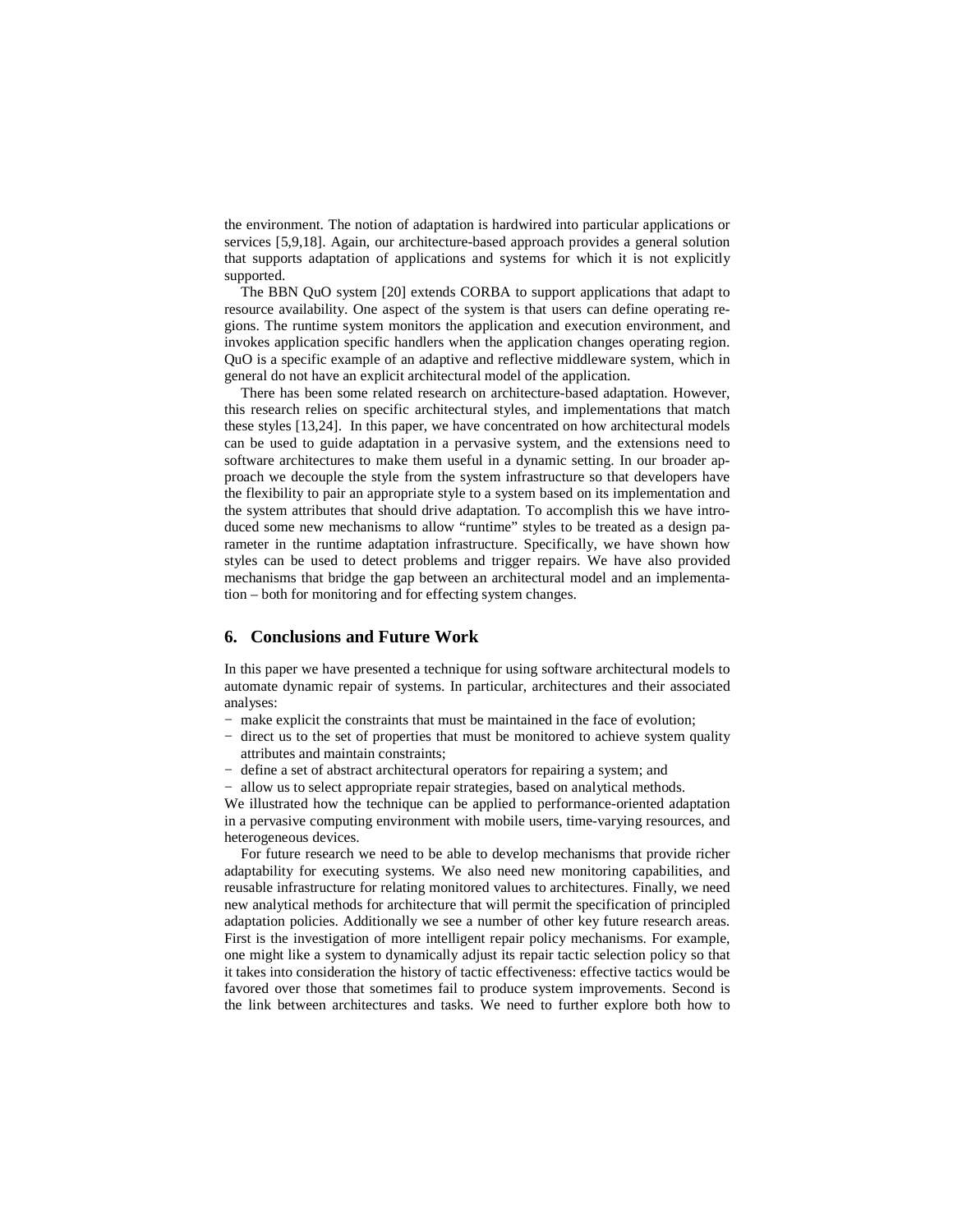specify user tasks and the precise interaction between them and the architectural parameters and constraints.

#### **7. Acknowledgements**

DARPA, under Grants N66001-99-2-8918 and F30602-00-2-0616, supports this work. Views and conclusions contained in this document are those of the authors and should not be interpreted as representing the official policies, either expressed or implied, of DARPA.

### **8. References**

- 1. Abowd, G., Allen,R., and Garlan, D. Using Style to Understand Descriptions of Software Architectures. In Proceedings of SIGSOFT'93: Foundations of Software Engineering, December 1993.
- 2. Abowd, G., Burmitt, B., and Shafer, S. (Eds). Ubicomp 2001: Ubiquitous Computing Third International Conference Atlanta, Georgia, USA, September 30 - October 2, 2001 Proceedings. Lecture Notes in Computer Science **2201**, Springer, October 2001.
- 3. Allen, R. and Garlan, D. A Formal Basis for Architectural Connection. *ACM Transactions on Software Engineering and Methodology*, June 1997.
- 4. Bertsekas, D. and Gallager, R. Data Networks, Second Edition. Prentice Hall, 1992. ISBN 0-13-200916-1.
- 5. Bollinger, J., and Gross, T. A Framework-Based Approach to the Development of Network-Aware Applications. *IEEE Transacations on Software Engineering (Special Issue on Mobility and Network Aware Computing)* **24**(5):367-390, May 1998.
- 6. Carzaniga, A., Rosenblum, D.S., and Wolf, A.L. Achieving Expressiveness and Scalability in an Internet-Scale Event Notification Service. Proceedings of the Nineteenth ACM Symposium on Principles of Distributed Computing (PODC2000), Portland OR, July, 2000.
- 7. Clements, P., Bass, L., Kazman, R., Abowd, G. Predicting Software Quality by Architecture-Level Evaluation. In Proceedings of the Fifth International Conference on Software Quality, Austin, TX, October 1995.
- 8. Dashofy, E., van der Hoek, A., and Taylor, R.N. A Highly-Extensible, XML-Based Architecture Description Language. Proceedings of the Working IEEE/IFIP Conference on Software Architecture, Amsterdam, The Netherlands, August 2001.
- 9. Flinn, J., Narayanan, D., Satyanarayanan, M. Self-Tuned Remote Execution for Pervasive Computing. In Proceedings of the  $8<sup>th</sup>$  Workshop on Hot Topics in Operating Systems (HotOS-VIII), Oberbayen, Germany, May 2001.
- 10. Garlan, D., Allen, R.J., and Ockerbloom, J. Exploiting Style in Architectural Design. Proceedings of SIGSOFT '94 Symposium on the Foundations of Software Engineerng, , New Orleans, LA, December 1994.
- 11. Garlan, D., Monroe, R.T., and Wile, D. Acme: Architectural Description of Component-Based Systems. Foundations of Component-Based Systems. Leavens, G.T., and Sitaraman, M. (eds). Cambridge University Press, 2000 pp. 47-68.
- 12. Garlan, D., Schmerl, B.R., and Chang, J. Using Gauges for Architecture-Based Monitoring and Adaptation. The Working Conference on Complex and Dynamic System Architecture. Brisbane, Australia, December 2001.
- 13. Gorlick, M.M., and Razouk, R.R. Using Weaves for Software Construction and Analysis. Proceedings of the 13th International Conference on Software Engineering, IEEE Computer Society Press, May 1991.
- 14. Gorlick, M.M. Distributed Debugging on \$5 a day. Proceedings of the California Software Symposium, University of California, Irvine, CA, 1997 pp. 31-39. Magee, J., Dulay, N., Eisenbach, S., and Kramer, J. Specifying Distributed Software Architectures. Proceedings of 5th European Software Engineering Conference (ESEC '95), Sitges, September 1995.